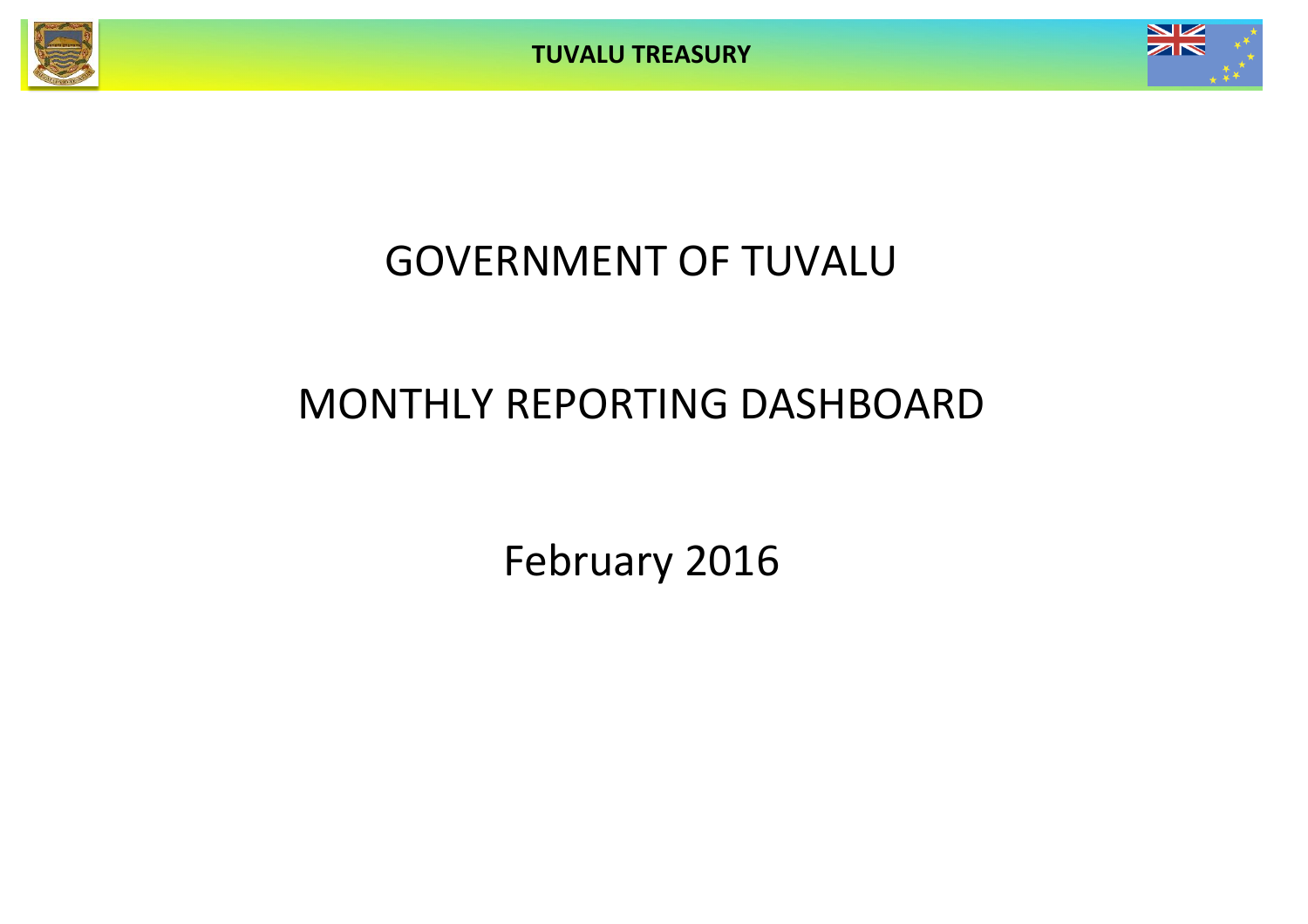

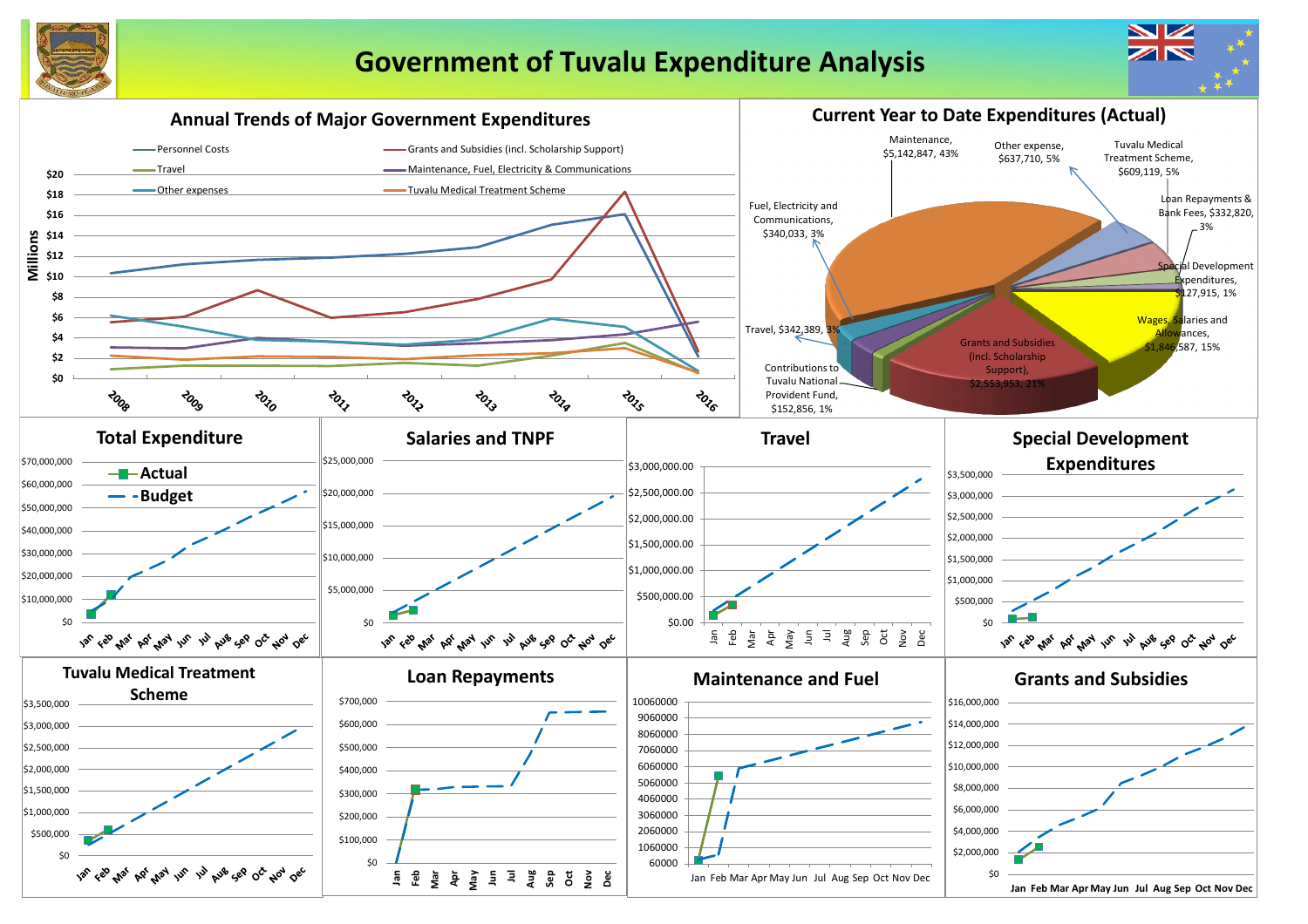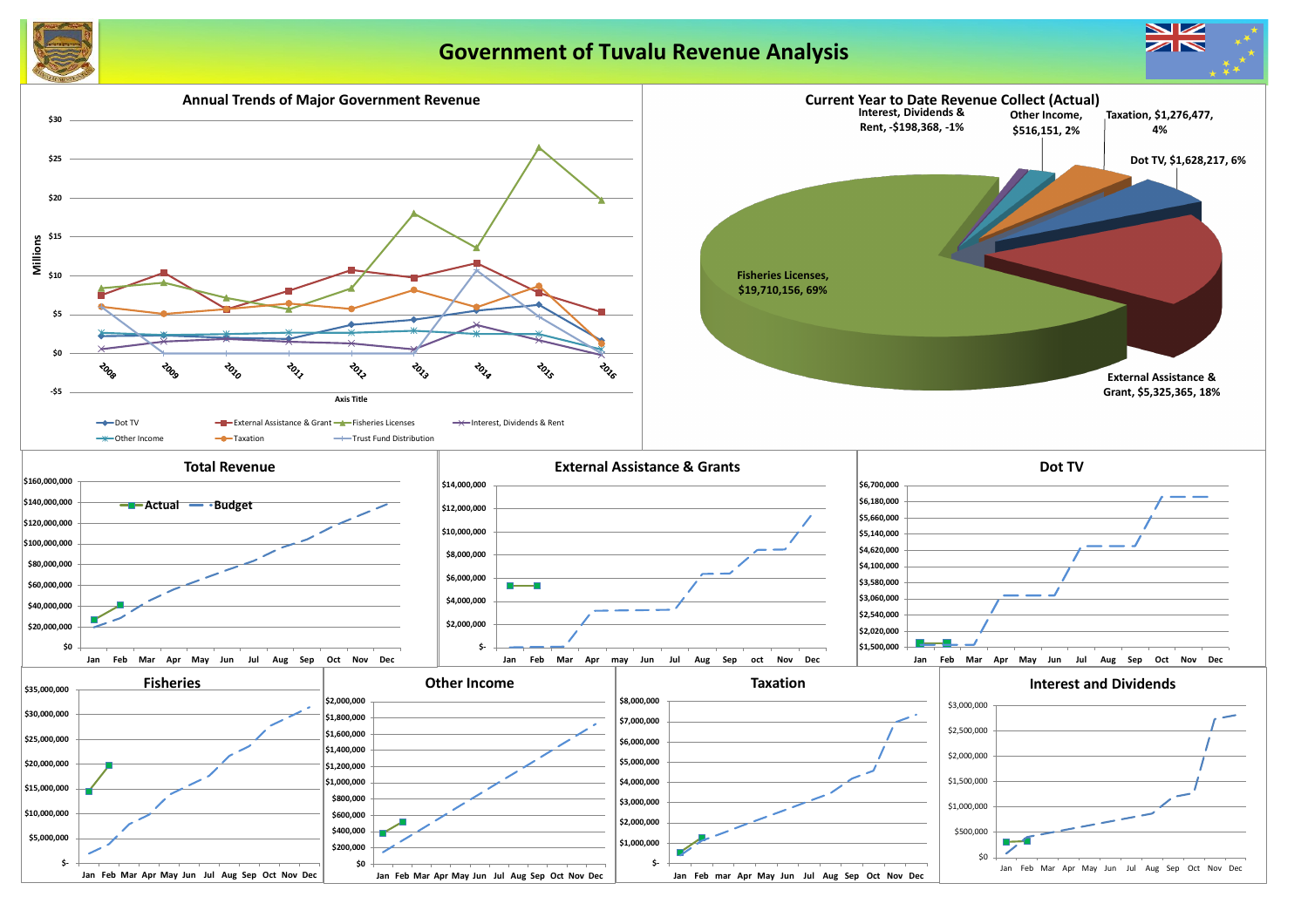### **MONTHLY STATEMENT OF RECEIPTS AND PAYENTS BY NATURE OF EXPENSE FOR THE PERIOD ENDED 29/02/2016**

|                                                        | <b>Year to Date</b>  | Year to Date       | Year to Date             | January                            | February         | March               | April             | May                 | June               | July             | August           | September                                               | October             | November             | December         | <b>Actual + Forecast</b> | 2016 Budget            | Variance             |
|--------------------------------------------------------|----------------------|--------------------|--------------------------|------------------------------------|------------------|---------------------|-------------------|---------------------|--------------------|------------------|------------------|---------------------------------------------------------|---------------------|----------------------|------------------|--------------------------|------------------------|----------------------|
|                                                        | <b>Actual</b>        | Budget &           | Variance                 | Actual                             | Actual           | Forecast            | Forecast          | Forecast            | Forecast           | Forecast         | Forecast         | Forecast                                                | Forecast            | Forecast             | Forecast         | <b>Full Year</b>         | <b>Full Year</b>       | Forecast &           |
|                                                        |                      | Supplementary      |                          |                                    |                  |                     |                   |                     |                    |                  |                  |                                                         |                     |                      |                  |                          |                        | <b>Budget</b>        |
| <b>RECEIPTS</b>                                        |                      |                    |                          |                                    |                  |                     |                   |                     |                    |                  |                  |                                                         |                     |                      |                  |                          |                        |                      |
| <b>Taxation</b>                                        |                      |                    |                          |                                    |                  |                     |                   |                     |                    |                  |                  |                                                         |                     |                      |                  |                          |                        |                      |
| Income Tax                                             | 641,880<br>3,934     | 265,994<br>340,000 | 375,886<br>(336,066      | 178,524<br>$\Omega$                | 463,355<br>3,934 | 132,997<br>$\Omega$ | 132,997<br>20,000 | 132,997<br>$\Omega$ | 132,997<br>- 0     | 132,997<br>- 0   | 132,997<br>- റ   | 132,997<br>340,000                                      | 132,997             | 132,997<br>2,000,000 | 132,997          | 1,971,849<br>2,363,934   | 1,595,963<br>2,700,000 | 375,886<br>(336,066) |
| Company Tax<br><b>Tuvalu Consumption Taxes</b>         | 248,530              | 187,242            | 61,288                   | 124,500                            | 124,029          | 93,621              | 93,621            | 93,621              | 93,621             | 93,621           | 93,621           | 93,621                                                  | 93,621              | 93,621               | 93,621           | 1,184,738                | 1,123,450              | 61,288               |
| Import Duty & Excise                                   | 274,301              | 261,043            | 13,258                   | 125,289                            | 149,012          | 130,521             | 130,521           | 130,521             | 130,521            | 130,521          | 130,521          | 130,521                                                 | 130,521             | 130,521              | 130,521          | 1,579,515                | 1,566,257              | 13,258               |
| Import Levy                                            | 22,834               | 21,227             | 1,606                    | 13,270                             | 9,563            | 10,614              | 10,614            | 10,614              | 10,614             | 10,614           | 10,614           | 10,614                                                  | 10,614              | 10,614               | 10,614           | 128,970                  | 127,363                | 1,606                |
| <b>Other Taxes</b>                                     | 6,331                | 33,417             | (27,086)                 | 3,194                              | 3,137            | 16,708              | 16,708            | 16,708              | 16,708             | 16,708           | 16,708           | 16,708                                                  | 16,708              | 16,708               | 16,708           | 173,414                  | 200,500                | (27,086)             |
|                                                        | 1,197,809            | 1,108,922          | 88,887                   | 444,778                            | 753,031          | 384,461             | 404,461           | 384,461             | 384,461            | 384,461          | 384,461          | 724,461                                                 | 384,461             | 2,384,461            | 384,461          | 7,402,420                | 7,313,533              | 88,887               |
| Interest, Dividends and Rent                           |                      |                    | (596,366                 |                                    |                  | 51,667              |                   |                     | 51,667             | 51,667           | 51,667           |                                                         | 51,667              | 1,435,529            | 51,667           | 1,907,496                |                        | (596, 366)           |
| Interest and Dividends<br>Lease, rent and hire         | (243, 032)<br>58,575 | 353,333<br>65,102  | (6, 527)                 | (261, 151)<br>50,107               | 18,119<br>8,468  | 32,551              | 51,667<br>32,551  | 51,667<br>32,551    | 32,551             | 32,551           | 32,551           | 301,667<br>32,551                                       | 32,551              | 32,551               | 32,551           | 384,084                  | 2,503,862<br>390,611   | (6, 527)             |
|                                                        | (184, 458)           | 418,435            | (602, 893)               | (211, 044)                         | 26,587           | 84,218              | 84,218            | 84,218              | 84,218             | 84,218           | 84,218           | 334,218                                                 | 84,218              | 1,468,080            | 84,218           | 2,291,580                | 2,894,473              | (602, 893)           |
| Other Government Charges                               |                      |                    |                          |                                    |                  |                     |                   |                     |                    |                  |                  |                                                         |                     |                      |                  |                          |                        |                      |
| <b>Fisheries Licenses</b>                              | 19,837,722           | 3,852,912          | 15,984,811               | 14,674,907                         | 5,162,816        | 4,026,455           | 1,926,455         | 4,026,455           | 1,926,455          | 1,926,455        | 4,026,455        | 1,926,455                                               | 4,026,455           | 1,926,455            | 1,926,455        | 47,502,276               | 31,517,465             | 15,984,811           |
| <b>Vessel Registrations</b>                            | 203,170              | 208                | 202,961                  | 203,170                            |                  | 104                 | 104               | 104                 | 104                | 104              | 104              | 104                                                     | 104                 | 104                  | 104              | 204,211                  | 1,250                  | 202,961              |
| Marine Services (Nivaga II & Manu Folau)               | 118,257<br>53,623    | 66,667<br>43,000   | 51,591<br>10,623         | 61,906<br>29,556                   | 56,352<br>24,067 | 33,333<br>21,500    | 33,333<br>21,500  | 33,333<br>21,500    | 33,333<br>21,500   | 33,333<br>21,500 | 33,333<br>21,500 | 33,333<br>21,500                                        | 33,333<br>21,500    | 33,333<br>21,500     | 33,333<br>21,500 | 451,590<br>268,623       | 400,000<br>258,000     | 51,591<br>10,623     |
| Stevedoring and Wharfage<br>.TV                        | 1,628,217            | 1,584,507          | 43,710                   | 1,628,217                          | - 0              | $\Omega$            | 1,584,507         | - 0                 |                    | 1,584,507        |                  | $\Omega$                                                | 1,584,507           | -0                   |                  | 6,381,739                | 6,338,028              | 43,710               |
| Provision of Goods and Services                        | 100,944              | 117,488            | (16, 544)                | 61,911                             | 39,033           | 58,744              | 58,744            | 58,744              | 58,744             | 58,744           | 58,744           | 58,744                                                  | 58,744              | 58,744               | 58,744           | 688,386                  | 704,930                | (16, 544)            |
| <b>Other Charges</b>                                   | 41,526               | 68,940             | (27, 414)                | 24,395                             | 17,131           | 34,470              | 34,470            | 34,470              | 34,470             | 34,470           | 34,470           | 34,470                                                  | 34,470              | 34,470               | 34,470           | 386,227                  | 413,641                | (27, 414)            |
|                                                        | 21,983,460           | 5,733,722          | 16,249,737               | 16,684,062                         | 5,299,398        | 4,174,607           | 3,659,114         | 4,174,607           | 2,074,607          | 3,659,114        | 4,174,607        | 2,074,607                                               | 5,759,114           | 2,074,607            | 2,074,607        | 55,883,052               | 39,633,315             | 16,249,737           |
| <b>External Assistance and Grants</b>                  |                      |                    |                          |                                    |                  |                     |                   |                     |                    |                  |                  |                                                         |                     |                      |                  |                          |                        |                      |
| <b>ROC</b><br>AusAID (CIF)                             | 5,276,398            | 42,254<br>- ೧      | 5,234,144                | 5,276,398                          |                  | 21,127              | 3,072,770         | 21,127              | 21,127             | 21,127           | 3,072,770        | 21,127<br>$\Omega$                                      | 21,127<br>1,500,000 | 21,127<br>0          | 3,072,771        | 14,642,596<br>1,500,000  | 9,408,451<br>1,500,000 | 5,234,144            |
| New Zealand (CIF)                                      |                      |                    |                          |                                    |                  |                     |                   |                     |                    |                  |                  | - 0                                                     | 500,000             | $\Omega$             |                  | 500,000                  | 500,000                | $\overline{0}$       |
| <b>PDF</b>                                             |                      | 26,000             | (26,000)                 |                                    |                  | 13,000              | 13,000            | 13,000              | 13,000             | 13,000           | 13,000           | 13,000                                                  | 13,000              | 13,000               | 13,000           | 130,000                  | 156,000                | (26,000)             |
| <b>Other Donors</b>                                    | 48,967               |                    | 48,967                   | 48,967                             |                  |                     |                   |                     |                    |                  |                  | $\Omega$                                                |                     |                      |                  | 48,967                   | $\cap$                 | 48,967               |
|                                                        | 5,325,365            | 68,254             | 5,257,112                | 5,325,365                          | $\mathbf{0}$     | 34,127              | 3,085,770         | 34,127              | 34,127             | 34,127           | 3,085,770        | 34,127                                                  | 2,034,127           | 34,127               | 3,085,771        | 16,821,563               | 11,564,451             | 5,257,112            |
| TTF Distribution to CIF                                |                      | 4,780,000          | (4,780,000)              |                                    |                  |                     |                   | $\Omega$            |                    |                  |                  | $\Omega$                                                |                     | $\Omega$             |                  |                          | 4,780,000              | (4,780,000)          |
| <b>Total Receipts</b>                                  | 28,322,176           | 12,109,333         | 16,212,843               | 22,243,160                         | 6,079,016        | 4,677,413           | 7,233,563         | 4,677,413           | 2,577,413          | 4,161,920        | 7,729,056        | 3,167,413                                               | 8,261,920           | 5,961,275            | 5,629,057        | 82,398,615               | 66,185,772             | 16,212,843           |
| <b>PAYMENTS</b>                                        |                      |                    |                          |                                    |                  |                     |                   |                     |                    |                  |                  |                                                         |                     |                      |                  |                          |                        |                      |
| <b>Operations</b>                                      |                      |                    |                          |                                    |                  |                     |                   |                     |                    |                  |                  |                                                         |                     |                      |                  |                          |                        |                      |
| Wages, Salaries, and Employee Benefits                 | 2,452,477            | 3,062,546          | 610,069                  | 1,136,627                          | 1,315,851        | 1,531,273           | 1,531,273         | 1,531,273           | 1,531,273          | 1,531,273        | 1,531,273        | 1,531,273                                               | 1,531,273           | 1,531,273            | 1,531,273        | 17,765,209               | 18,375,277             | 610,069              |
| <b>Contributions to Tuvalu National Provident Fund</b> | 205,733              | 264,790            | 59,058                   | 90,263                             | 115,470          | 132,395             | 132,395           | 132,395             | 132,395            | 132,395          | 132,395          | 132,395                                                 | 132,395             | 132,395              | 132,395          | 1,529,685                | 1,588,743              | 59,058               |
| Travel                                                 | 347,387              | 466,498            | 119,111                  | 141,733                            | 205,654          | 233,249             | 233,249           | 233,249             | 233,249            | 233,249          | 233,249          | 233,249                                                 | 233,249             | 233,249              | 233,249          | 2,679,879                | 2,798,990              | 119,111              |
| Telephone and Internet                                 | 25,171               | 30,468             | 5,297                    | 13,126                             | 12,045           | 15,234              | 15,234            | 15,234              | 15,234             | 15,234           | 15,234           | 15,234                                                  | 15,234              | 15,234               | 15,234           | 177,510                  | 182,807                | 5,297                |
| Maintenance                                            | 5,143,129            | 635,597            | 4,507,532                | 67,778                             | 5,075,351        | 5,817,798           | 317,798           | 317,798             | 317,798            | 317,798          | 317,798          | 317,798                                                 | 317,798             | 317,798              | 317,798          | 13,821,113               | 9,313,580              | (4,507,532)          |
| Advertising and Provisions                             | 141,166              | 197,845            | 56,680                   | 38,393                             | 102,773          | 98,923              | 98,923            | 98,923              | 98,923             | 98,923           | 98,923           | 98,923                                                  | 98,923              | 98,923               | 98,923           | 1,130,392                | 1,187,071              | 56,680               |
| Fuel and Oil                                           | 271,407              | 194,950            | (76, 457)                | 198,569                            | 72,838           | 97,475              | 97,475            | 97,475              | 97,475             | 97,475           | 97,475           | 97,475                                                  | 97,475              | 97,475               | 97,475           | 1,246,158                | 1,169,701              | (76, 457)            |
| Supplies and Equipment                                 | 389,386              | 589,026            | 199,639                  | 237,102                            | 152,284          | 244,513             | 244,513           | 244,513             | 244,513            | 244,513          | 244,513          | 244,513                                                 | 244,513             | 244,513              | 244,513          | 2,834,514                | 3,034,153              | 199,639              |
| Electricity                                            | 49,735               | 161,083            | 111,347                  | 3,910                              | 45,825           | 80,541              | 80,541            | 80,541              | 80,541             | 80,541           | 80,541           | 80,541                                                  | 80,541              | 80,541               | 80,541           | 855,148                  | 966,495                | 111,347              |
| Senior Citizen Scheme / Pension                        | 85,727               | 69,613             | (16, 114)                | 37,860                             | 47,867           | 34,807              | 34,807            | 34,807              | 34,807             | 34,807           | 34,807           | 34,807                                                  | 34,807              | 34,807               | 34,807           | 433,792                  | 417,678                | (16, 114)            |
| <b>TMTS (Tuvalu Medical Treatment Scheme)</b>          | 609,119              | 500,667            | (108, 452)               | 352,668                            | 256,450          | 250,333             | 250,333           | 250,333             | 250,333            | 250,333          | 250,333          | 250,333                                                 | 250,333             | 250,333              | 250,333          | 3,112,452                | 3,004,000              | (108, 452)           |
| Land & Property Rent                                   | 45,313               | 69,455             | 24,14                    | 30,397                             | 14,917           | 750,513             | 34,727            | 34,727              | 34,727             | 34,727           | 34,727           | 34,727                                                  | 34,727              | 34,727               | 34,727           | 1,108,374                | 1,132,516              | 24,141               |
|                                                        | 9,765,751            | 6,242,538          | 3,523,214                | 2,348,426                          | 7,417,325        | 9,287,055           | 3,071,269         | 3,071,269           | 3,071,269          | 3,071,269        | 3,071,269        | 3,071,269                                               | 3,071,269           | 3,071,269            | 3,071,269        | 46,694,225               | 43,171,011             | (3,523,214)          |
| <b>Grants and Subsidies</b>                            |                      |                    |                          |                                    |                  |                     |                   |                     |                    |                  |                  |                                                         |                     |                      |                  |                          |                        |                      |
| <b>Grants and Subsidies</b>                            | 737,929              | 1,592,895          | 854,966                  | 446,073                            | 291,856          | 526,376             | 125,379           | 220,199             | 431,556            | 125,379          | 220,199          | 436,556                                                 | 125,379             | 220,199              | 431,556          | 3,600,705                | 4,455,671              | 854,966              |
| Outer Island Projects (SDE)                            | 681,117              | 480,000            | (201, 117)               | 644,560                            | 36,557           | 240,000             | 240,000           | 240,000             | 240,000            | 240,000          | 240,000          | 240,000                                                 | 240,000             | 240,000              | 240,000          | 3,081,117                | 2,880,000              | (201, 117)           |
| Other SDEs                                             |                      | 523,918            | 523,918                  | $\Omega$                           |                  | 261,959             | 261,959           | 261,959             | 890,989            | 261,959          | 261,959          | 261,959                                                 | 261,959             | 261,959              | 261,959          | 3,248,622                | 3,772,540              | 523,918              |
| Scholarships and Support                               | 743,632              | 1,565,444          | 821,812                  | 113,150                            | 630,482          | 447,722             | 447,722           | 447,722             | 447,722            | 447,722          | 447,722          | 447,722                                                 | 447,722             | 447,722              | 447,722          | 5,220,853                | 6,042,665              | 821,812              |
| Contribution to Japan Grant Counterpart Fund           |                      | - 0                |                          | $\Omega$                           |                  | $\Omega$            |                   |                     | 278,847            | - 0              |                  | - 0                                                     |                     | 0                    |                  | 278,847                  | 278,847                | $\overline{0}$       |
| <b>Overseas Contributions</b>                          | 372,093              |                    | (372.093                 | 95,064                             | 277,029          |                     |                   |                     | 993.592            |                  |                  | n                                                       |                     |                      |                  | 1,365,685                | 993,592                | (372,093)            |
|                                                        | 2,534,772            | 4,162,258          | 1,627,486                | 1,298,847                          | 1,235,925        | 1,476,057           | 1,075,060         | 1,169,880           | 3,282,706          | 1,075,060        | 1,169,880        | 1,386,237                                               | 1,075,060           | 1,169,880            | 1,381,237        | 16,795,829               | 18,423,315             | 1,627,486            |
| Loans and Interest                                     |                      |                    |                          |                                    |                  |                     |                   |                     |                    |                  |                  |                                                         |                     |                      |                  |                          |                        |                      |
| <b>Interest and Bank Charges</b>                       | 6,123                | 80,413             | 74,290                   | 2,004                              | 4,119            | 18,007              | 18,007            | 18,007              | 18,007             | 18,007           | 18,007           | 18,007                                                  | 18,007              | 18,007               | 18,007           | 186,188                  | 260,478                | 74,290               |
| Loan Repayment                                         | 328,893              | 315,640            | (13, 252)                |                                    | 328,893          |                     | 9,000             |                     |                    |                  | 136,988          | 178,653                                                 |                     |                      |                  | 653,533                  | 640,281                | (13, 252)            |
|                                                        | 335,016              | 396,053            | 61,038                   | 2,004                              | 333,012          | 18,007              | 27,007            | 18,007              | 18,007             | 18,007           | 154,994          | 196,659                                                 | 18,007              | 18,007               | 18,007           | 839,721                  | 900,759                | 61,038               |
| <b>Capital Expenditures</b>                            |                      |                    |                          |                                    |                  |                     |                   |                     |                    |                  |                  |                                                         |                     |                      |                  |                          |                        |                      |
| Purchase/construction of assets                        | 127,915              | 829,944            | 702,029                  | 90,229                             | 37,686           | 390,972             | 438,972           | 390,972             | 438,972            | 390,972          | 390,972          | 438,972                                                 | 438,972             | 390,972              | 390,972          | 4,229,633                | 4,931,662              | 702,029              |
|                                                        | 127,915              | 829,944            | 702,029                  | 90,229                             | 37,686           | 390,972             | 438,972           | 390,972             | 438,972            | 390,972          | 390,972          | 438,972                                                 | 438,972             | 390,972              | 390,972          | 4,229,633                | 4,931,662              | 702,029              |
| <b>Transfer to TTF</b>                                 |                      | 4,780,000          | 4,780,000                |                                    |                  |                     |                   |                     |                    |                  |                  | 0                                                       |                     | 0                    |                  |                          | 4,780,000              | 4,780,000            |
| Total Payments                                         | 12,763,454           | 16,410,792         | 3,647,339                | 3,739,506                          | 9,023,948        | 11,172,090          | 4,612,307         | 4,650,127           | 6,810,953          | 4,555,307        | 4,787,115        | 5,093,137                                               | 4,603,307           | 4,650,127            | 4,861,484        | 68,559,408               | 72,206,747             | 3,647,339            |
| NET SURPLUS / (DEFICIT)                                | 15,558,722           |                    | $(4,301,459)$ 19,860,181 | 18,503,654 (2,944,932) (6,494,678) |                  |                     | 2,621,256         |                     | 27,286 (4,233,540) |                  |                  | $(393,387)$ 2,941,941 $(1,925,724)$ 3,658,613 1,311,148 |                     |                      | 767,572          | 13,839,207               | (6,020,975)            | 19,860,181           |
| <b>FORECAST CASH POSITION</b><br>\$M                   | 35.2                 |                    |                          | 32.3                               | 35.2             | 28.8                | 31.4              | 31.4                | 27.2               | 26.8             | 29.7             | 27.8                                                    | 31.4                | 32.8                 | 33.5             |                          |                        |                      |
| Consolidated Investment Fund                           | 25,369,211           |                    |                          |                                    |                  |                     |                   |                     |                    |                  |                  |                                                         |                     |                      |                  |                          |                        |                      |

General Current Account 9,875,582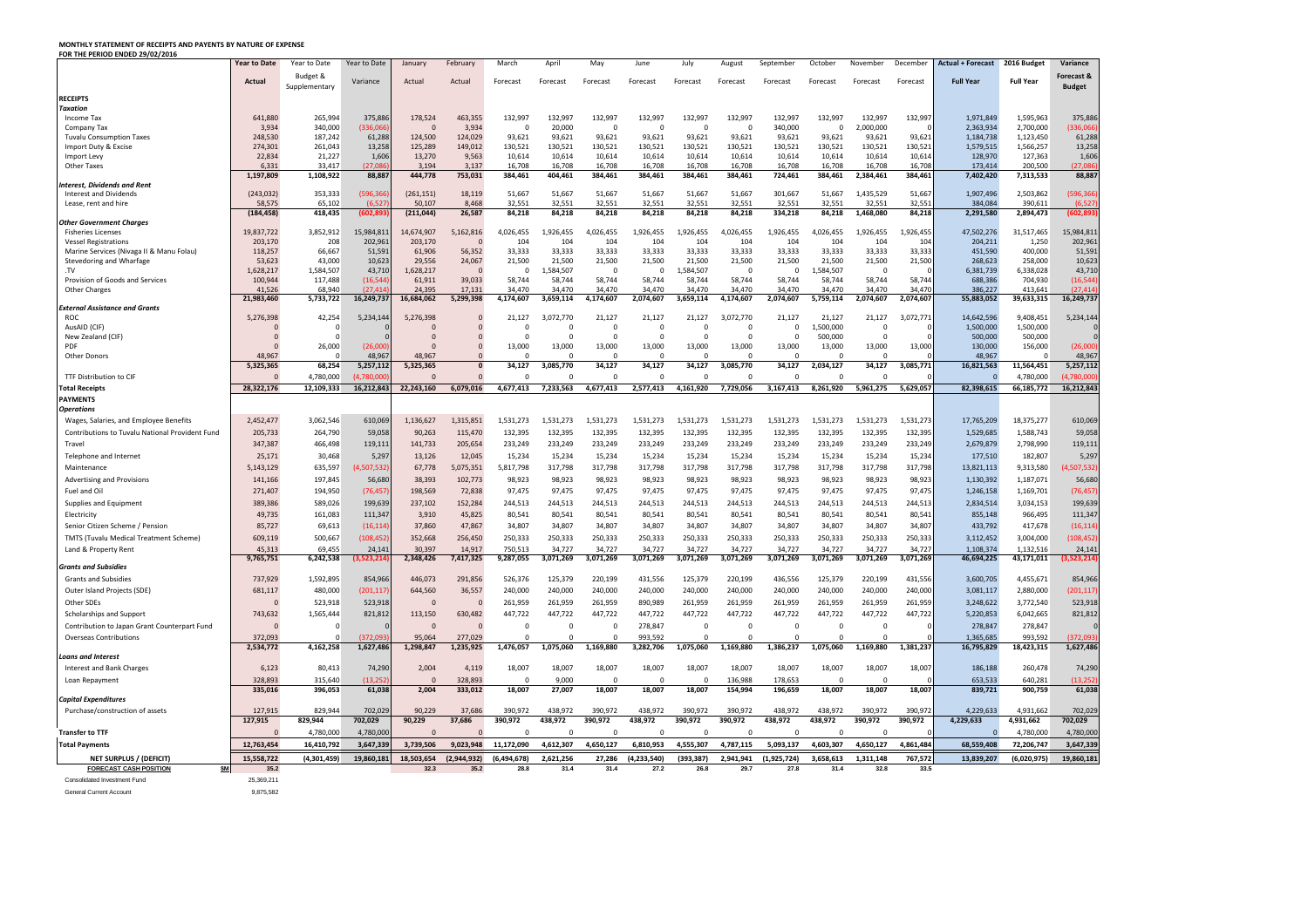| <b>Budget</b><br>Variance<br><b>RECEIPTS</b><br><b>Taxation</b><br>Income Tax<br>641,880<br>265,994<br>375,886<br>1,595,963<br>Company Tax<br>3,934<br>340,000<br>(336,066)<br>2,700,000<br><b>Tuvalu Consumption Tax</b><br>248,530<br>187,242<br>61,288<br>1,123,450<br>Import Duty & Excise<br>274,301<br>261,043<br>13,258<br>1,566,257<br>Import Levy<br>22,834<br>21,227<br>1,606<br>127,363<br><b>Other Taxes</b><br>6,331<br>33,417<br>200,500<br>(27,086)<br>1,197,809<br>1,108,922<br>88,887<br>7,313,533<br><b>Interest, Dividends and Rent</b><br><b>Interest and Dividends</b><br>(243, 032)<br>353,333<br>(596, 366)<br>2,503,862<br>Lease, rent and hire<br>58,575<br>(6, 527)<br>65,102<br>390,611<br>2,894,473<br>(184, 458)<br>418,435<br>(602, 893)<br><b>Other Government Charges</b><br><b>Fisheries Licenses</b><br>19,837,722<br>3,852,912<br>15,984,811<br>31,517,465<br>208<br><b>Vessel Registrations</b><br>203,170<br>202,961<br>1,250<br>Marine Services (Nivaga II & Manu Folau)<br>66,667<br>400,000<br>118,257<br>51,591<br>Stevedoring and Wharfage<br>10,623<br>53,623<br>43,000<br>258,000<br>.TV<br>43,710<br>1,628,217<br>1,584,507<br>6,338,028<br>Provision of Goods and Services<br>100,944<br>117,488<br>(16, 544)<br>704,930<br>41,526<br>68,940<br>413,641<br><b>Other Charges</b><br>(27, 414)<br>39,633,315<br>21,983,460<br>5,733,722<br>16,249,737<br><b>External Assistance and Grants</b><br><b>ROC</b><br>5,276,398<br>42,254<br>5,234,144<br>9,408,451<br>AusAID (CIF)<br>1,500,000<br>0<br>0<br>0<br>New Zealand (CIF)<br>$\Omega$<br>500,000<br>$\Omega$<br>Ω<br><b>PDF</b><br>$\mathbf{0}$<br>26,000<br>(26,000)<br>156,000<br><b>Other Donors</b><br>0<br>48,967<br>48,967<br>0<br>68,254<br>11,564,451<br>5,325,365<br>5,257,112<br>TTF Distribution to CIF<br>4,780,000<br>0<br>4,780,000<br>(4,780,000)<br>4,780,000<br>(4,780,000)<br>4,780,000<br>0<br>28,322,176<br><b>Total Receipts</b><br>12,109,333<br>16,212,843<br>66,185,772<br><b>PAYMENTS</b><br><b>Operations</b><br>Wages, Salaries, and Employee Benefits<br>3,062,546<br>610,069<br>18,375,277<br>2,452,477<br><b>Contributions to Tuvalu National Provident Fund</b><br>205,733<br>59,058<br>264,790<br>1,588,743<br>347,387<br>466,498<br>119,111<br>2,798,990<br>Travel<br>Telephone and Internet<br>25,171<br>182,807<br>30,468<br>5,297<br>Maintenance<br>5,143,129<br>635,597<br>9,313,580<br>(4,507,532)<br><b>Advertising and Provisions</b><br>56,680<br>141,166<br>197,845<br>1,187,071<br>Fuel and Oil<br>271,407<br>194,950<br>1,169,701<br>(76, 457)<br>Supplies and Equipment<br>389,386<br>589,026<br>199,639<br>3,034,153<br>Electricity<br>49,735<br>161,083<br>111,347<br>966,495<br>Senior Citizen Scheme / Pension<br>85,727<br>69,613<br>(16, 114)<br>417,678<br><b>TMTS (Tuvalu Medical Treatment Scheme)</b><br>609,119<br>500,667<br>3,004,000<br>(108, 452)<br>Land & Property Rent<br>24,141<br>45,313<br>69,455<br>1,132,516<br>9,765,751<br>6,242,538<br>(3,523,214)<br>43,171,011<br><b>Grants and Subsidies</b><br><b>Grants and Subsidies</b><br>737,929<br>1,592,895<br>4,455,671<br>854,966<br>Outer Island Projects (SDE)<br>681,117<br>480,000<br>2,880,000<br>(201, 117)<br>Other SDEs<br>523,918<br>3,772,540<br>0<br>523,918<br>Scholarships and Support<br>743,632<br>1,565,444<br>821,812<br>6,042,665<br>Contribution to Japan Grant Counterpart Fund<br>$\Omega$<br>278,847<br>0<br>0<br><b>Overseas Contributions</b><br>$\mathbf 0$<br>372,093<br>(372,093)<br>993,592<br>2,534,772<br>4,162,258<br>18,423,315<br>1,627,486<br>Loans and Interest<br><b>Interest and Bank Charges</b><br>80,413<br>6,123<br>74,290<br>260,478<br>315,640<br>328,893<br>Loan Repayment<br>(13, 252)<br>640,281<br>335,016<br>396,053<br>900,759<br>61,038<br><b>Capital Expenditures</b><br>Purchase/construction of assets<br>127,915<br>829,944<br>702,029<br>4,931,662<br>127,915<br>829,944<br>702,029<br>4,931,662<br><b>Transfer to TTF</b><br>0<br>4,780,000<br>4,780,000<br>4,780,000<br>4,780,000<br>4,780,000<br>0<br>4,780,000<br><b>Total Payments</b><br>12,763,454<br>72,206,747<br>16,410,792<br>3,647,339<br><b>NET SURPLUS / (DEFECIT)</b><br>15,558,722<br>(4,301,459)<br>19,860,181<br>(6,020,975) | <b>Year to Date</b> |  | <b>Year to Date</b> |  | <b>Year to Date</b> |  | 2016          |  |
|----------------------------------------------------------------------------------------------------------------------------------------------------------------------------------------------------------------------------------------------------------------------------------------------------------------------------------------------------------------------------------------------------------------------------------------------------------------------------------------------------------------------------------------------------------------------------------------------------------------------------------------------------------------------------------------------------------------------------------------------------------------------------------------------------------------------------------------------------------------------------------------------------------------------------------------------------------------------------------------------------------------------------------------------------------------------------------------------------------------------------------------------------------------------------------------------------------------------------------------------------------------------------------------------------------------------------------------------------------------------------------------------------------------------------------------------------------------------------------------------------------------------------------------------------------------------------------------------------------------------------------------------------------------------------------------------------------------------------------------------------------------------------------------------------------------------------------------------------------------------------------------------------------------------------------------------------------------------------------------------------------------------------------------------------------------------------------------------------------------------------------------------------------------------------------------------------------------------------------------------------------------------------------------------------------------------------------------------------------------------------------------------------------------------------------------------------------------------------------------------------------------------------------------------------------------------------------------------------------------------------------------------------------------------------------------------------------------------------------------------------------------------------------------------------------------------------------------------------------------------------------------------------------------------------------------------------------------------------------------------------------------------------------------------------------------------------------------------------------------------------------------------------------------------------------------------------------------------------------------------------------------------------------------------------------------------------------------------------------------------------------------------------------------------------------------------------------------------------------------------------------------------------------------------------------------------------------------------------------------------------------------------------------------------------------------------------------------------------------------------------------------------------------------------------------------------------------------------------------------------------------------------------------------------------------------------------------------------------------------------------------------------------------------------------------------------------------------------------------------------------------------------------------------------------------------------------------------------------------------------------------------------------|---------------------|--|---------------------|--|---------------------|--|---------------|--|
|                                                                                                                                                                                                                                                                                                                                                                                                                                                                                                                                                                                                                                                                                                                                                                                                                                                                                                                                                                                                                                                                                                                                                                                                                                                                                                                                                                                                                                                                                                                                                                                                                                                                                                                                                                                                                                                                                                                                                                                                                                                                                                                                                                                                                                                                                                                                                                                                                                                                                                                                                                                                                                                                                                                                                                                                                                                                                                                                                                                                                                                                                                                                                                                                                                                                                                                                                                                                                                                                                                                                                                                                                                                                                                                                                                                                                                                                                                                                                                                                                                                                                                                                                                                                                                                                            | <b>Actual</b>       |  |                     |  |                     |  | <b>Budget</b> |  |
|                                                                                                                                                                                                                                                                                                                                                                                                                                                                                                                                                                                                                                                                                                                                                                                                                                                                                                                                                                                                                                                                                                                                                                                                                                                                                                                                                                                                                                                                                                                                                                                                                                                                                                                                                                                                                                                                                                                                                                                                                                                                                                                                                                                                                                                                                                                                                                                                                                                                                                                                                                                                                                                                                                                                                                                                                                                                                                                                                                                                                                                                                                                                                                                                                                                                                                                                                                                                                                                                                                                                                                                                                                                                                                                                                                                                                                                                                                                                                                                                                                                                                                                                                                                                                                                                            |                     |  |                     |  |                     |  |               |  |
|                                                                                                                                                                                                                                                                                                                                                                                                                                                                                                                                                                                                                                                                                                                                                                                                                                                                                                                                                                                                                                                                                                                                                                                                                                                                                                                                                                                                                                                                                                                                                                                                                                                                                                                                                                                                                                                                                                                                                                                                                                                                                                                                                                                                                                                                                                                                                                                                                                                                                                                                                                                                                                                                                                                                                                                                                                                                                                                                                                                                                                                                                                                                                                                                                                                                                                                                                                                                                                                                                                                                                                                                                                                                                                                                                                                                                                                                                                                                                                                                                                                                                                                                                                                                                                                                            |                     |  |                     |  |                     |  |               |  |
|                                                                                                                                                                                                                                                                                                                                                                                                                                                                                                                                                                                                                                                                                                                                                                                                                                                                                                                                                                                                                                                                                                                                                                                                                                                                                                                                                                                                                                                                                                                                                                                                                                                                                                                                                                                                                                                                                                                                                                                                                                                                                                                                                                                                                                                                                                                                                                                                                                                                                                                                                                                                                                                                                                                                                                                                                                                                                                                                                                                                                                                                                                                                                                                                                                                                                                                                                                                                                                                                                                                                                                                                                                                                                                                                                                                                                                                                                                                                                                                                                                                                                                                                                                                                                                                                            |                     |  |                     |  |                     |  |               |  |
|                                                                                                                                                                                                                                                                                                                                                                                                                                                                                                                                                                                                                                                                                                                                                                                                                                                                                                                                                                                                                                                                                                                                                                                                                                                                                                                                                                                                                                                                                                                                                                                                                                                                                                                                                                                                                                                                                                                                                                                                                                                                                                                                                                                                                                                                                                                                                                                                                                                                                                                                                                                                                                                                                                                                                                                                                                                                                                                                                                                                                                                                                                                                                                                                                                                                                                                                                                                                                                                                                                                                                                                                                                                                                                                                                                                                                                                                                                                                                                                                                                                                                                                                                                                                                                                                            |                     |  |                     |  |                     |  |               |  |
|                                                                                                                                                                                                                                                                                                                                                                                                                                                                                                                                                                                                                                                                                                                                                                                                                                                                                                                                                                                                                                                                                                                                                                                                                                                                                                                                                                                                                                                                                                                                                                                                                                                                                                                                                                                                                                                                                                                                                                                                                                                                                                                                                                                                                                                                                                                                                                                                                                                                                                                                                                                                                                                                                                                                                                                                                                                                                                                                                                                                                                                                                                                                                                                                                                                                                                                                                                                                                                                                                                                                                                                                                                                                                                                                                                                                                                                                                                                                                                                                                                                                                                                                                                                                                                                                            |                     |  |                     |  |                     |  |               |  |
|                                                                                                                                                                                                                                                                                                                                                                                                                                                                                                                                                                                                                                                                                                                                                                                                                                                                                                                                                                                                                                                                                                                                                                                                                                                                                                                                                                                                                                                                                                                                                                                                                                                                                                                                                                                                                                                                                                                                                                                                                                                                                                                                                                                                                                                                                                                                                                                                                                                                                                                                                                                                                                                                                                                                                                                                                                                                                                                                                                                                                                                                                                                                                                                                                                                                                                                                                                                                                                                                                                                                                                                                                                                                                                                                                                                                                                                                                                                                                                                                                                                                                                                                                                                                                                                                            |                     |  |                     |  |                     |  |               |  |
|                                                                                                                                                                                                                                                                                                                                                                                                                                                                                                                                                                                                                                                                                                                                                                                                                                                                                                                                                                                                                                                                                                                                                                                                                                                                                                                                                                                                                                                                                                                                                                                                                                                                                                                                                                                                                                                                                                                                                                                                                                                                                                                                                                                                                                                                                                                                                                                                                                                                                                                                                                                                                                                                                                                                                                                                                                                                                                                                                                                                                                                                                                                                                                                                                                                                                                                                                                                                                                                                                                                                                                                                                                                                                                                                                                                                                                                                                                                                                                                                                                                                                                                                                                                                                                                                            |                     |  |                     |  |                     |  |               |  |
|                                                                                                                                                                                                                                                                                                                                                                                                                                                                                                                                                                                                                                                                                                                                                                                                                                                                                                                                                                                                                                                                                                                                                                                                                                                                                                                                                                                                                                                                                                                                                                                                                                                                                                                                                                                                                                                                                                                                                                                                                                                                                                                                                                                                                                                                                                                                                                                                                                                                                                                                                                                                                                                                                                                                                                                                                                                                                                                                                                                                                                                                                                                                                                                                                                                                                                                                                                                                                                                                                                                                                                                                                                                                                                                                                                                                                                                                                                                                                                                                                                                                                                                                                                                                                                                                            |                     |  |                     |  |                     |  |               |  |
|                                                                                                                                                                                                                                                                                                                                                                                                                                                                                                                                                                                                                                                                                                                                                                                                                                                                                                                                                                                                                                                                                                                                                                                                                                                                                                                                                                                                                                                                                                                                                                                                                                                                                                                                                                                                                                                                                                                                                                                                                                                                                                                                                                                                                                                                                                                                                                                                                                                                                                                                                                                                                                                                                                                                                                                                                                                                                                                                                                                                                                                                                                                                                                                                                                                                                                                                                                                                                                                                                                                                                                                                                                                                                                                                                                                                                                                                                                                                                                                                                                                                                                                                                                                                                                                                            |                     |  |                     |  |                     |  |               |  |
|                                                                                                                                                                                                                                                                                                                                                                                                                                                                                                                                                                                                                                                                                                                                                                                                                                                                                                                                                                                                                                                                                                                                                                                                                                                                                                                                                                                                                                                                                                                                                                                                                                                                                                                                                                                                                                                                                                                                                                                                                                                                                                                                                                                                                                                                                                                                                                                                                                                                                                                                                                                                                                                                                                                                                                                                                                                                                                                                                                                                                                                                                                                                                                                                                                                                                                                                                                                                                                                                                                                                                                                                                                                                                                                                                                                                                                                                                                                                                                                                                                                                                                                                                                                                                                                                            |                     |  |                     |  |                     |  |               |  |
|                                                                                                                                                                                                                                                                                                                                                                                                                                                                                                                                                                                                                                                                                                                                                                                                                                                                                                                                                                                                                                                                                                                                                                                                                                                                                                                                                                                                                                                                                                                                                                                                                                                                                                                                                                                                                                                                                                                                                                                                                                                                                                                                                                                                                                                                                                                                                                                                                                                                                                                                                                                                                                                                                                                                                                                                                                                                                                                                                                                                                                                                                                                                                                                                                                                                                                                                                                                                                                                                                                                                                                                                                                                                                                                                                                                                                                                                                                                                                                                                                                                                                                                                                                                                                                                                            |                     |  |                     |  |                     |  |               |  |
|                                                                                                                                                                                                                                                                                                                                                                                                                                                                                                                                                                                                                                                                                                                                                                                                                                                                                                                                                                                                                                                                                                                                                                                                                                                                                                                                                                                                                                                                                                                                                                                                                                                                                                                                                                                                                                                                                                                                                                                                                                                                                                                                                                                                                                                                                                                                                                                                                                                                                                                                                                                                                                                                                                                                                                                                                                                                                                                                                                                                                                                                                                                                                                                                                                                                                                                                                                                                                                                                                                                                                                                                                                                                                                                                                                                                                                                                                                                                                                                                                                                                                                                                                                                                                                                                            |                     |  |                     |  |                     |  |               |  |
|                                                                                                                                                                                                                                                                                                                                                                                                                                                                                                                                                                                                                                                                                                                                                                                                                                                                                                                                                                                                                                                                                                                                                                                                                                                                                                                                                                                                                                                                                                                                                                                                                                                                                                                                                                                                                                                                                                                                                                                                                                                                                                                                                                                                                                                                                                                                                                                                                                                                                                                                                                                                                                                                                                                                                                                                                                                                                                                                                                                                                                                                                                                                                                                                                                                                                                                                                                                                                                                                                                                                                                                                                                                                                                                                                                                                                                                                                                                                                                                                                                                                                                                                                                                                                                                                            |                     |  |                     |  |                     |  |               |  |
|                                                                                                                                                                                                                                                                                                                                                                                                                                                                                                                                                                                                                                                                                                                                                                                                                                                                                                                                                                                                                                                                                                                                                                                                                                                                                                                                                                                                                                                                                                                                                                                                                                                                                                                                                                                                                                                                                                                                                                                                                                                                                                                                                                                                                                                                                                                                                                                                                                                                                                                                                                                                                                                                                                                                                                                                                                                                                                                                                                                                                                                                                                                                                                                                                                                                                                                                                                                                                                                                                                                                                                                                                                                                                                                                                                                                                                                                                                                                                                                                                                                                                                                                                                                                                                                                            |                     |  |                     |  |                     |  |               |  |
|                                                                                                                                                                                                                                                                                                                                                                                                                                                                                                                                                                                                                                                                                                                                                                                                                                                                                                                                                                                                                                                                                                                                                                                                                                                                                                                                                                                                                                                                                                                                                                                                                                                                                                                                                                                                                                                                                                                                                                                                                                                                                                                                                                                                                                                                                                                                                                                                                                                                                                                                                                                                                                                                                                                                                                                                                                                                                                                                                                                                                                                                                                                                                                                                                                                                                                                                                                                                                                                                                                                                                                                                                                                                                                                                                                                                                                                                                                                                                                                                                                                                                                                                                                                                                                                                            |                     |  |                     |  |                     |  |               |  |
|                                                                                                                                                                                                                                                                                                                                                                                                                                                                                                                                                                                                                                                                                                                                                                                                                                                                                                                                                                                                                                                                                                                                                                                                                                                                                                                                                                                                                                                                                                                                                                                                                                                                                                                                                                                                                                                                                                                                                                                                                                                                                                                                                                                                                                                                                                                                                                                                                                                                                                                                                                                                                                                                                                                                                                                                                                                                                                                                                                                                                                                                                                                                                                                                                                                                                                                                                                                                                                                                                                                                                                                                                                                                                                                                                                                                                                                                                                                                                                                                                                                                                                                                                                                                                                                                            |                     |  |                     |  |                     |  |               |  |
|                                                                                                                                                                                                                                                                                                                                                                                                                                                                                                                                                                                                                                                                                                                                                                                                                                                                                                                                                                                                                                                                                                                                                                                                                                                                                                                                                                                                                                                                                                                                                                                                                                                                                                                                                                                                                                                                                                                                                                                                                                                                                                                                                                                                                                                                                                                                                                                                                                                                                                                                                                                                                                                                                                                                                                                                                                                                                                                                                                                                                                                                                                                                                                                                                                                                                                                                                                                                                                                                                                                                                                                                                                                                                                                                                                                                                                                                                                                                                                                                                                                                                                                                                                                                                                                                            |                     |  |                     |  |                     |  |               |  |
|                                                                                                                                                                                                                                                                                                                                                                                                                                                                                                                                                                                                                                                                                                                                                                                                                                                                                                                                                                                                                                                                                                                                                                                                                                                                                                                                                                                                                                                                                                                                                                                                                                                                                                                                                                                                                                                                                                                                                                                                                                                                                                                                                                                                                                                                                                                                                                                                                                                                                                                                                                                                                                                                                                                                                                                                                                                                                                                                                                                                                                                                                                                                                                                                                                                                                                                                                                                                                                                                                                                                                                                                                                                                                                                                                                                                                                                                                                                                                                                                                                                                                                                                                                                                                                                                            |                     |  |                     |  |                     |  |               |  |
|                                                                                                                                                                                                                                                                                                                                                                                                                                                                                                                                                                                                                                                                                                                                                                                                                                                                                                                                                                                                                                                                                                                                                                                                                                                                                                                                                                                                                                                                                                                                                                                                                                                                                                                                                                                                                                                                                                                                                                                                                                                                                                                                                                                                                                                                                                                                                                                                                                                                                                                                                                                                                                                                                                                                                                                                                                                                                                                                                                                                                                                                                                                                                                                                                                                                                                                                                                                                                                                                                                                                                                                                                                                                                                                                                                                                                                                                                                                                                                                                                                                                                                                                                                                                                                                                            |                     |  |                     |  |                     |  |               |  |
|                                                                                                                                                                                                                                                                                                                                                                                                                                                                                                                                                                                                                                                                                                                                                                                                                                                                                                                                                                                                                                                                                                                                                                                                                                                                                                                                                                                                                                                                                                                                                                                                                                                                                                                                                                                                                                                                                                                                                                                                                                                                                                                                                                                                                                                                                                                                                                                                                                                                                                                                                                                                                                                                                                                                                                                                                                                                                                                                                                                                                                                                                                                                                                                                                                                                                                                                                                                                                                                                                                                                                                                                                                                                                                                                                                                                                                                                                                                                                                                                                                                                                                                                                                                                                                                                            |                     |  |                     |  |                     |  |               |  |
|                                                                                                                                                                                                                                                                                                                                                                                                                                                                                                                                                                                                                                                                                                                                                                                                                                                                                                                                                                                                                                                                                                                                                                                                                                                                                                                                                                                                                                                                                                                                                                                                                                                                                                                                                                                                                                                                                                                                                                                                                                                                                                                                                                                                                                                                                                                                                                                                                                                                                                                                                                                                                                                                                                                                                                                                                                                                                                                                                                                                                                                                                                                                                                                                                                                                                                                                                                                                                                                                                                                                                                                                                                                                                                                                                                                                                                                                                                                                                                                                                                                                                                                                                                                                                                                                            |                     |  |                     |  |                     |  |               |  |
|                                                                                                                                                                                                                                                                                                                                                                                                                                                                                                                                                                                                                                                                                                                                                                                                                                                                                                                                                                                                                                                                                                                                                                                                                                                                                                                                                                                                                                                                                                                                                                                                                                                                                                                                                                                                                                                                                                                                                                                                                                                                                                                                                                                                                                                                                                                                                                                                                                                                                                                                                                                                                                                                                                                                                                                                                                                                                                                                                                                                                                                                                                                                                                                                                                                                                                                                                                                                                                                                                                                                                                                                                                                                                                                                                                                                                                                                                                                                                                                                                                                                                                                                                                                                                                                                            |                     |  |                     |  |                     |  |               |  |
|                                                                                                                                                                                                                                                                                                                                                                                                                                                                                                                                                                                                                                                                                                                                                                                                                                                                                                                                                                                                                                                                                                                                                                                                                                                                                                                                                                                                                                                                                                                                                                                                                                                                                                                                                                                                                                                                                                                                                                                                                                                                                                                                                                                                                                                                                                                                                                                                                                                                                                                                                                                                                                                                                                                                                                                                                                                                                                                                                                                                                                                                                                                                                                                                                                                                                                                                                                                                                                                                                                                                                                                                                                                                                                                                                                                                                                                                                                                                                                                                                                                                                                                                                                                                                                                                            |                     |  |                     |  |                     |  |               |  |
|                                                                                                                                                                                                                                                                                                                                                                                                                                                                                                                                                                                                                                                                                                                                                                                                                                                                                                                                                                                                                                                                                                                                                                                                                                                                                                                                                                                                                                                                                                                                                                                                                                                                                                                                                                                                                                                                                                                                                                                                                                                                                                                                                                                                                                                                                                                                                                                                                                                                                                                                                                                                                                                                                                                                                                                                                                                                                                                                                                                                                                                                                                                                                                                                                                                                                                                                                                                                                                                                                                                                                                                                                                                                                                                                                                                                                                                                                                                                                                                                                                                                                                                                                                                                                                                                            |                     |  |                     |  |                     |  |               |  |
|                                                                                                                                                                                                                                                                                                                                                                                                                                                                                                                                                                                                                                                                                                                                                                                                                                                                                                                                                                                                                                                                                                                                                                                                                                                                                                                                                                                                                                                                                                                                                                                                                                                                                                                                                                                                                                                                                                                                                                                                                                                                                                                                                                                                                                                                                                                                                                                                                                                                                                                                                                                                                                                                                                                                                                                                                                                                                                                                                                                                                                                                                                                                                                                                                                                                                                                                                                                                                                                                                                                                                                                                                                                                                                                                                                                                                                                                                                                                                                                                                                                                                                                                                                                                                                                                            |                     |  |                     |  |                     |  |               |  |
|                                                                                                                                                                                                                                                                                                                                                                                                                                                                                                                                                                                                                                                                                                                                                                                                                                                                                                                                                                                                                                                                                                                                                                                                                                                                                                                                                                                                                                                                                                                                                                                                                                                                                                                                                                                                                                                                                                                                                                                                                                                                                                                                                                                                                                                                                                                                                                                                                                                                                                                                                                                                                                                                                                                                                                                                                                                                                                                                                                                                                                                                                                                                                                                                                                                                                                                                                                                                                                                                                                                                                                                                                                                                                                                                                                                                                                                                                                                                                                                                                                                                                                                                                                                                                                                                            |                     |  |                     |  |                     |  |               |  |
|                                                                                                                                                                                                                                                                                                                                                                                                                                                                                                                                                                                                                                                                                                                                                                                                                                                                                                                                                                                                                                                                                                                                                                                                                                                                                                                                                                                                                                                                                                                                                                                                                                                                                                                                                                                                                                                                                                                                                                                                                                                                                                                                                                                                                                                                                                                                                                                                                                                                                                                                                                                                                                                                                                                                                                                                                                                                                                                                                                                                                                                                                                                                                                                                                                                                                                                                                                                                                                                                                                                                                                                                                                                                                                                                                                                                                                                                                                                                                                                                                                                                                                                                                                                                                                                                            |                     |  |                     |  |                     |  |               |  |
|                                                                                                                                                                                                                                                                                                                                                                                                                                                                                                                                                                                                                                                                                                                                                                                                                                                                                                                                                                                                                                                                                                                                                                                                                                                                                                                                                                                                                                                                                                                                                                                                                                                                                                                                                                                                                                                                                                                                                                                                                                                                                                                                                                                                                                                                                                                                                                                                                                                                                                                                                                                                                                                                                                                                                                                                                                                                                                                                                                                                                                                                                                                                                                                                                                                                                                                                                                                                                                                                                                                                                                                                                                                                                                                                                                                                                                                                                                                                                                                                                                                                                                                                                                                                                                                                            |                     |  |                     |  |                     |  |               |  |
|                                                                                                                                                                                                                                                                                                                                                                                                                                                                                                                                                                                                                                                                                                                                                                                                                                                                                                                                                                                                                                                                                                                                                                                                                                                                                                                                                                                                                                                                                                                                                                                                                                                                                                                                                                                                                                                                                                                                                                                                                                                                                                                                                                                                                                                                                                                                                                                                                                                                                                                                                                                                                                                                                                                                                                                                                                                                                                                                                                                                                                                                                                                                                                                                                                                                                                                                                                                                                                                                                                                                                                                                                                                                                                                                                                                                                                                                                                                                                                                                                                                                                                                                                                                                                                                                            |                     |  |                     |  |                     |  |               |  |
|                                                                                                                                                                                                                                                                                                                                                                                                                                                                                                                                                                                                                                                                                                                                                                                                                                                                                                                                                                                                                                                                                                                                                                                                                                                                                                                                                                                                                                                                                                                                                                                                                                                                                                                                                                                                                                                                                                                                                                                                                                                                                                                                                                                                                                                                                                                                                                                                                                                                                                                                                                                                                                                                                                                                                                                                                                                                                                                                                                                                                                                                                                                                                                                                                                                                                                                                                                                                                                                                                                                                                                                                                                                                                                                                                                                                                                                                                                                                                                                                                                                                                                                                                                                                                                                                            |                     |  |                     |  |                     |  |               |  |
|                                                                                                                                                                                                                                                                                                                                                                                                                                                                                                                                                                                                                                                                                                                                                                                                                                                                                                                                                                                                                                                                                                                                                                                                                                                                                                                                                                                                                                                                                                                                                                                                                                                                                                                                                                                                                                                                                                                                                                                                                                                                                                                                                                                                                                                                                                                                                                                                                                                                                                                                                                                                                                                                                                                                                                                                                                                                                                                                                                                                                                                                                                                                                                                                                                                                                                                                                                                                                                                                                                                                                                                                                                                                                                                                                                                                                                                                                                                                                                                                                                                                                                                                                                                                                                                                            |                     |  |                     |  |                     |  |               |  |
|                                                                                                                                                                                                                                                                                                                                                                                                                                                                                                                                                                                                                                                                                                                                                                                                                                                                                                                                                                                                                                                                                                                                                                                                                                                                                                                                                                                                                                                                                                                                                                                                                                                                                                                                                                                                                                                                                                                                                                                                                                                                                                                                                                                                                                                                                                                                                                                                                                                                                                                                                                                                                                                                                                                                                                                                                                                                                                                                                                                                                                                                                                                                                                                                                                                                                                                                                                                                                                                                                                                                                                                                                                                                                                                                                                                                                                                                                                                                                                                                                                                                                                                                                                                                                                                                            |                     |  |                     |  |                     |  |               |  |
|                                                                                                                                                                                                                                                                                                                                                                                                                                                                                                                                                                                                                                                                                                                                                                                                                                                                                                                                                                                                                                                                                                                                                                                                                                                                                                                                                                                                                                                                                                                                                                                                                                                                                                                                                                                                                                                                                                                                                                                                                                                                                                                                                                                                                                                                                                                                                                                                                                                                                                                                                                                                                                                                                                                                                                                                                                                                                                                                                                                                                                                                                                                                                                                                                                                                                                                                                                                                                                                                                                                                                                                                                                                                                                                                                                                                                                                                                                                                                                                                                                                                                                                                                                                                                                                                            |                     |  |                     |  |                     |  |               |  |
|                                                                                                                                                                                                                                                                                                                                                                                                                                                                                                                                                                                                                                                                                                                                                                                                                                                                                                                                                                                                                                                                                                                                                                                                                                                                                                                                                                                                                                                                                                                                                                                                                                                                                                                                                                                                                                                                                                                                                                                                                                                                                                                                                                                                                                                                                                                                                                                                                                                                                                                                                                                                                                                                                                                                                                                                                                                                                                                                                                                                                                                                                                                                                                                                                                                                                                                                                                                                                                                                                                                                                                                                                                                                                                                                                                                                                                                                                                                                                                                                                                                                                                                                                                                                                                                                            |                     |  |                     |  |                     |  |               |  |
|                                                                                                                                                                                                                                                                                                                                                                                                                                                                                                                                                                                                                                                                                                                                                                                                                                                                                                                                                                                                                                                                                                                                                                                                                                                                                                                                                                                                                                                                                                                                                                                                                                                                                                                                                                                                                                                                                                                                                                                                                                                                                                                                                                                                                                                                                                                                                                                                                                                                                                                                                                                                                                                                                                                                                                                                                                                                                                                                                                                                                                                                                                                                                                                                                                                                                                                                                                                                                                                                                                                                                                                                                                                                                                                                                                                                                                                                                                                                                                                                                                                                                                                                                                                                                                                                            |                     |  |                     |  |                     |  |               |  |
|                                                                                                                                                                                                                                                                                                                                                                                                                                                                                                                                                                                                                                                                                                                                                                                                                                                                                                                                                                                                                                                                                                                                                                                                                                                                                                                                                                                                                                                                                                                                                                                                                                                                                                                                                                                                                                                                                                                                                                                                                                                                                                                                                                                                                                                                                                                                                                                                                                                                                                                                                                                                                                                                                                                                                                                                                                                                                                                                                                                                                                                                                                                                                                                                                                                                                                                                                                                                                                                                                                                                                                                                                                                                                                                                                                                                                                                                                                                                                                                                                                                                                                                                                                                                                                                                            |                     |  |                     |  |                     |  |               |  |
|                                                                                                                                                                                                                                                                                                                                                                                                                                                                                                                                                                                                                                                                                                                                                                                                                                                                                                                                                                                                                                                                                                                                                                                                                                                                                                                                                                                                                                                                                                                                                                                                                                                                                                                                                                                                                                                                                                                                                                                                                                                                                                                                                                                                                                                                                                                                                                                                                                                                                                                                                                                                                                                                                                                                                                                                                                                                                                                                                                                                                                                                                                                                                                                                                                                                                                                                                                                                                                                                                                                                                                                                                                                                                                                                                                                                                                                                                                                                                                                                                                                                                                                                                                                                                                                                            |                     |  |                     |  |                     |  |               |  |
|                                                                                                                                                                                                                                                                                                                                                                                                                                                                                                                                                                                                                                                                                                                                                                                                                                                                                                                                                                                                                                                                                                                                                                                                                                                                                                                                                                                                                                                                                                                                                                                                                                                                                                                                                                                                                                                                                                                                                                                                                                                                                                                                                                                                                                                                                                                                                                                                                                                                                                                                                                                                                                                                                                                                                                                                                                                                                                                                                                                                                                                                                                                                                                                                                                                                                                                                                                                                                                                                                                                                                                                                                                                                                                                                                                                                                                                                                                                                                                                                                                                                                                                                                                                                                                                                            |                     |  |                     |  |                     |  |               |  |
|                                                                                                                                                                                                                                                                                                                                                                                                                                                                                                                                                                                                                                                                                                                                                                                                                                                                                                                                                                                                                                                                                                                                                                                                                                                                                                                                                                                                                                                                                                                                                                                                                                                                                                                                                                                                                                                                                                                                                                                                                                                                                                                                                                                                                                                                                                                                                                                                                                                                                                                                                                                                                                                                                                                                                                                                                                                                                                                                                                                                                                                                                                                                                                                                                                                                                                                                                                                                                                                                                                                                                                                                                                                                                                                                                                                                                                                                                                                                                                                                                                                                                                                                                                                                                                                                            |                     |  |                     |  |                     |  |               |  |
|                                                                                                                                                                                                                                                                                                                                                                                                                                                                                                                                                                                                                                                                                                                                                                                                                                                                                                                                                                                                                                                                                                                                                                                                                                                                                                                                                                                                                                                                                                                                                                                                                                                                                                                                                                                                                                                                                                                                                                                                                                                                                                                                                                                                                                                                                                                                                                                                                                                                                                                                                                                                                                                                                                                                                                                                                                                                                                                                                                                                                                                                                                                                                                                                                                                                                                                                                                                                                                                                                                                                                                                                                                                                                                                                                                                                                                                                                                                                                                                                                                                                                                                                                                                                                                                                            |                     |  |                     |  |                     |  |               |  |
|                                                                                                                                                                                                                                                                                                                                                                                                                                                                                                                                                                                                                                                                                                                                                                                                                                                                                                                                                                                                                                                                                                                                                                                                                                                                                                                                                                                                                                                                                                                                                                                                                                                                                                                                                                                                                                                                                                                                                                                                                                                                                                                                                                                                                                                                                                                                                                                                                                                                                                                                                                                                                                                                                                                                                                                                                                                                                                                                                                                                                                                                                                                                                                                                                                                                                                                                                                                                                                                                                                                                                                                                                                                                                                                                                                                                                                                                                                                                                                                                                                                                                                                                                                                                                                                                            |                     |  |                     |  |                     |  |               |  |
|                                                                                                                                                                                                                                                                                                                                                                                                                                                                                                                                                                                                                                                                                                                                                                                                                                                                                                                                                                                                                                                                                                                                                                                                                                                                                                                                                                                                                                                                                                                                                                                                                                                                                                                                                                                                                                                                                                                                                                                                                                                                                                                                                                                                                                                                                                                                                                                                                                                                                                                                                                                                                                                                                                                                                                                                                                                                                                                                                                                                                                                                                                                                                                                                                                                                                                                                                                                                                                                                                                                                                                                                                                                                                                                                                                                                                                                                                                                                                                                                                                                                                                                                                                                                                                                                            |                     |  |                     |  |                     |  |               |  |
|                                                                                                                                                                                                                                                                                                                                                                                                                                                                                                                                                                                                                                                                                                                                                                                                                                                                                                                                                                                                                                                                                                                                                                                                                                                                                                                                                                                                                                                                                                                                                                                                                                                                                                                                                                                                                                                                                                                                                                                                                                                                                                                                                                                                                                                                                                                                                                                                                                                                                                                                                                                                                                                                                                                                                                                                                                                                                                                                                                                                                                                                                                                                                                                                                                                                                                                                                                                                                                                                                                                                                                                                                                                                                                                                                                                                                                                                                                                                                                                                                                                                                                                                                                                                                                                                            |                     |  |                     |  |                     |  |               |  |
|                                                                                                                                                                                                                                                                                                                                                                                                                                                                                                                                                                                                                                                                                                                                                                                                                                                                                                                                                                                                                                                                                                                                                                                                                                                                                                                                                                                                                                                                                                                                                                                                                                                                                                                                                                                                                                                                                                                                                                                                                                                                                                                                                                                                                                                                                                                                                                                                                                                                                                                                                                                                                                                                                                                                                                                                                                                                                                                                                                                                                                                                                                                                                                                                                                                                                                                                                                                                                                                                                                                                                                                                                                                                                                                                                                                                                                                                                                                                                                                                                                                                                                                                                                                                                                                                            |                     |  |                     |  |                     |  |               |  |
|                                                                                                                                                                                                                                                                                                                                                                                                                                                                                                                                                                                                                                                                                                                                                                                                                                                                                                                                                                                                                                                                                                                                                                                                                                                                                                                                                                                                                                                                                                                                                                                                                                                                                                                                                                                                                                                                                                                                                                                                                                                                                                                                                                                                                                                                                                                                                                                                                                                                                                                                                                                                                                                                                                                                                                                                                                                                                                                                                                                                                                                                                                                                                                                                                                                                                                                                                                                                                                                                                                                                                                                                                                                                                                                                                                                                                                                                                                                                                                                                                                                                                                                                                                                                                                                                            |                     |  |                     |  |                     |  |               |  |
|                                                                                                                                                                                                                                                                                                                                                                                                                                                                                                                                                                                                                                                                                                                                                                                                                                                                                                                                                                                                                                                                                                                                                                                                                                                                                                                                                                                                                                                                                                                                                                                                                                                                                                                                                                                                                                                                                                                                                                                                                                                                                                                                                                                                                                                                                                                                                                                                                                                                                                                                                                                                                                                                                                                                                                                                                                                                                                                                                                                                                                                                                                                                                                                                                                                                                                                                                                                                                                                                                                                                                                                                                                                                                                                                                                                                                                                                                                                                                                                                                                                                                                                                                                                                                                                                            |                     |  |                     |  |                     |  |               |  |
|                                                                                                                                                                                                                                                                                                                                                                                                                                                                                                                                                                                                                                                                                                                                                                                                                                                                                                                                                                                                                                                                                                                                                                                                                                                                                                                                                                                                                                                                                                                                                                                                                                                                                                                                                                                                                                                                                                                                                                                                                                                                                                                                                                                                                                                                                                                                                                                                                                                                                                                                                                                                                                                                                                                                                                                                                                                                                                                                                                                                                                                                                                                                                                                                                                                                                                                                                                                                                                                                                                                                                                                                                                                                                                                                                                                                                                                                                                                                                                                                                                                                                                                                                                                                                                                                            |                     |  |                     |  |                     |  |               |  |
|                                                                                                                                                                                                                                                                                                                                                                                                                                                                                                                                                                                                                                                                                                                                                                                                                                                                                                                                                                                                                                                                                                                                                                                                                                                                                                                                                                                                                                                                                                                                                                                                                                                                                                                                                                                                                                                                                                                                                                                                                                                                                                                                                                                                                                                                                                                                                                                                                                                                                                                                                                                                                                                                                                                                                                                                                                                                                                                                                                                                                                                                                                                                                                                                                                                                                                                                                                                                                                                                                                                                                                                                                                                                                                                                                                                                                                                                                                                                                                                                                                                                                                                                                                                                                                                                            |                     |  |                     |  |                     |  |               |  |
|                                                                                                                                                                                                                                                                                                                                                                                                                                                                                                                                                                                                                                                                                                                                                                                                                                                                                                                                                                                                                                                                                                                                                                                                                                                                                                                                                                                                                                                                                                                                                                                                                                                                                                                                                                                                                                                                                                                                                                                                                                                                                                                                                                                                                                                                                                                                                                                                                                                                                                                                                                                                                                                                                                                                                                                                                                                                                                                                                                                                                                                                                                                                                                                                                                                                                                                                                                                                                                                                                                                                                                                                                                                                                                                                                                                                                                                                                                                                                                                                                                                                                                                                                                                                                                                                            |                     |  |                     |  |                     |  |               |  |
|                                                                                                                                                                                                                                                                                                                                                                                                                                                                                                                                                                                                                                                                                                                                                                                                                                                                                                                                                                                                                                                                                                                                                                                                                                                                                                                                                                                                                                                                                                                                                                                                                                                                                                                                                                                                                                                                                                                                                                                                                                                                                                                                                                                                                                                                                                                                                                                                                                                                                                                                                                                                                                                                                                                                                                                                                                                                                                                                                                                                                                                                                                                                                                                                                                                                                                                                                                                                                                                                                                                                                                                                                                                                                                                                                                                                                                                                                                                                                                                                                                                                                                                                                                                                                                                                            |                     |  |                     |  |                     |  |               |  |
|                                                                                                                                                                                                                                                                                                                                                                                                                                                                                                                                                                                                                                                                                                                                                                                                                                                                                                                                                                                                                                                                                                                                                                                                                                                                                                                                                                                                                                                                                                                                                                                                                                                                                                                                                                                                                                                                                                                                                                                                                                                                                                                                                                                                                                                                                                                                                                                                                                                                                                                                                                                                                                                                                                                                                                                                                                                                                                                                                                                                                                                                                                                                                                                                                                                                                                                                                                                                                                                                                                                                                                                                                                                                                                                                                                                                                                                                                                                                                                                                                                                                                                                                                                                                                                                                            |                     |  |                     |  |                     |  |               |  |
|                                                                                                                                                                                                                                                                                                                                                                                                                                                                                                                                                                                                                                                                                                                                                                                                                                                                                                                                                                                                                                                                                                                                                                                                                                                                                                                                                                                                                                                                                                                                                                                                                                                                                                                                                                                                                                                                                                                                                                                                                                                                                                                                                                                                                                                                                                                                                                                                                                                                                                                                                                                                                                                                                                                                                                                                                                                                                                                                                                                                                                                                                                                                                                                                                                                                                                                                                                                                                                                                                                                                                                                                                                                                                                                                                                                                                                                                                                                                                                                                                                                                                                                                                                                                                                                                            |                     |  |                     |  |                     |  |               |  |
|                                                                                                                                                                                                                                                                                                                                                                                                                                                                                                                                                                                                                                                                                                                                                                                                                                                                                                                                                                                                                                                                                                                                                                                                                                                                                                                                                                                                                                                                                                                                                                                                                                                                                                                                                                                                                                                                                                                                                                                                                                                                                                                                                                                                                                                                                                                                                                                                                                                                                                                                                                                                                                                                                                                                                                                                                                                                                                                                                                                                                                                                                                                                                                                                                                                                                                                                                                                                                                                                                                                                                                                                                                                                                                                                                                                                                                                                                                                                                                                                                                                                                                                                                                                                                                                                            |                     |  |                     |  |                     |  |               |  |
|                                                                                                                                                                                                                                                                                                                                                                                                                                                                                                                                                                                                                                                                                                                                                                                                                                                                                                                                                                                                                                                                                                                                                                                                                                                                                                                                                                                                                                                                                                                                                                                                                                                                                                                                                                                                                                                                                                                                                                                                                                                                                                                                                                                                                                                                                                                                                                                                                                                                                                                                                                                                                                                                                                                                                                                                                                                                                                                                                                                                                                                                                                                                                                                                                                                                                                                                                                                                                                                                                                                                                                                                                                                                                                                                                                                                                                                                                                                                                                                                                                                                                                                                                                                                                                                                            |                     |  |                     |  |                     |  |               |  |
|                                                                                                                                                                                                                                                                                                                                                                                                                                                                                                                                                                                                                                                                                                                                                                                                                                                                                                                                                                                                                                                                                                                                                                                                                                                                                                                                                                                                                                                                                                                                                                                                                                                                                                                                                                                                                                                                                                                                                                                                                                                                                                                                                                                                                                                                                                                                                                                                                                                                                                                                                                                                                                                                                                                                                                                                                                                                                                                                                                                                                                                                                                                                                                                                                                                                                                                                                                                                                                                                                                                                                                                                                                                                                                                                                                                                                                                                                                                                                                                                                                                                                                                                                                                                                                                                            |                     |  |                     |  |                     |  |               |  |
|                                                                                                                                                                                                                                                                                                                                                                                                                                                                                                                                                                                                                                                                                                                                                                                                                                                                                                                                                                                                                                                                                                                                                                                                                                                                                                                                                                                                                                                                                                                                                                                                                                                                                                                                                                                                                                                                                                                                                                                                                                                                                                                                                                                                                                                                                                                                                                                                                                                                                                                                                                                                                                                                                                                                                                                                                                                                                                                                                                                                                                                                                                                                                                                                                                                                                                                                                                                                                                                                                                                                                                                                                                                                                                                                                                                                                                                                                                                                                                                                                                                                                                                                                                                                                                                                            |                     |  |                     |  |                     |  |               |  |
|                                                                                                                                                                                                                                                                                                                                                                                                                                                                                                                                                                                                                                                                                                                                                                                                                                                                                                                                                                                                                                                                                                                                                                                                                                                                                                                                                                                                                                                                                                                                                                                                                                                                                                                                                                                                                                                                                                                                                                                                                                                                                                                                                                                                                                                                                                                                                                                                                                                                                                                                                                                                                                                                                                                                                                                                                                                                                                                                                                                                                                                                                                                                                                                                                                                                                                                                                                                                                                                                                                                                                                                                                                                                                                                                                                                                                                                                                                                                                                                                                                                                                                                                                                                                                                                                            |                     |  |                     |  |                     |  |               |  |
|                                                                                                                                                                                                                                                                                                                                                                                                                                                                                                                                                                                                                                                                                                                                                                                                                                                                                                                                                                                                                                                                                                                                                                                                                                                                                                                                                                                                                                                                                                                                                                                                                                                                                                                                                                                                                                                                                                                                                                                                                                                                                                                                                                                                                                                                                                                                                                                                                                                                                                                                                                                                                                                                                                                                                                                                                                                                                                                                                                                                                                                                                                                                                                                                                                                                                                                                                                                                                                                                                                                                                                                                                                                                                                                                                                                                                                                                                                                                                                                                                                                                                                                                                                                                                                                                            |                     |  |                     |  |                     |  |               |  |
|                                                                                                                                                                                                                                                                                                                                                                                                                                                                                                                                                                                                                                                                                                                                                                                                                                                                                                                                                                                                                                                                                                                                                                                                                                                                                                                                                                                                                                                                                                                                                                                                                                                                                                                                                                                                                                                                                                                                                                                                                                                                                                                                                                                                                                                                                                                                                                                                                                                                                                                                                                                                                                                                                                                                                                                                                                                                                                                                                                                                                                                                                                                                                                                                                                                                                                                                                                                                                                                                                                                                                                                                                                                                                                                                                                                                                                                                                                                                                                                                                                                                                                                                                                                                                                                                            |                     |  |                     |  |                     |  |               |  |
|                                                                                                                                                                                                                                                                                                                                                                                                                                                                                                                                                                                                                                                                                                                                                                                                                                                                                                                                                                                                                                                                                                                                                                                                                                                                                                                                                                                                                                                                                                                                                                                                                                                                                                                                                                                                                                                                                                                                                                                                                                                                                                                                                                                                                                                                                                                                                                                                                                                                                                                                                                                                                                                                                                                                                                                                                                                                                                                                                                                                                                                                                                                                                                                                                                                                                                                                                                                                                                                                                                                                                                                                                                                                                                                                                                                                                                                                                                                                                                                                                                                                                                                                                                                                                                                                            |                     |  |                     |  |                     |  |               |  |
|                                                                                                                                                                                                                                                                                                                                                                                                                                                                                                                                                                                                                                                                                                                                                                                                                                                                                                                                                                                                                                                                                                                                                                                                                                                                                                                                                                                                                                                                                                                                                                                                                                                                                                                                                                                                                                                                                                                                                                                                                                                                                                                                                                                                                                                                                                                                                                                                                                                                                                                                                                                                                                                                                                                                                                                                                                                                                                                                                                                                                                                                                                                                                                                                                                                                                                                                                                                                                                                                                                                                                                                                                                                                                                                                                                                                                                                                                                                                                                                                                                                                                                                                                                                                                                                                            |                     |  |                     |  |                     |  |               |  |
|                                                                                                                                                                                                                                                                                                                                                                                                                                                                                                                                                                                                                                                                                                                                                                                                                                                                                                                                                                                                                                                                                                                                                                                                                                                                                                                                                                                                                                                                                                                                                                                                                                                                                                                                                                                                                                                                                                                                                                                                                                                                                                                                                                                                                                                                                                                                                                                                                                                                                                                                                                                                                                                                                                                                                                                                                                                                                                                                                                                                                                                                                                                                                                                                                                                                                                                                                                                                                                                                                                                                                                                                                                                                                                                                                                                                                                                                                                                                                                                                                                                                                                                                                                                                                                                                            |                     |  |                     |  |                     |  |               |  |
|                                                                                                                                                                                                                                                                                                                                                                                                                                                                                                                                                                                                                                                                                                                                                                                                                                                                                                                                                                                                                                                                                                                                                                                                                                                                                                                                                                                                                                                                                                                                                                                                                                                                                                                                                                                                                                                                                                                                                                                                                                                                                                                                                                                                                                                                                                                                                                                                                                                                                                                                                                                                                                                                                                                                                                                                                                                                                                                                                                                                                                                                                                                                                                                                                                                                                                                                                                                                                                                                                                                                                                                                                                                                                                                                                                                                                                                                                                                                                                                                                                                                                                                                                                                                                                                                            |                     |  |                     |  |                     |  |               |  |
|                                                                                                                                                                                                                                                                                                                                                                                                                                                                                                                                                                                                                                                                                                                                                                                                                                                                                                                                                                                                                                                                                                                                                                                                                                                                                                                                                                                                                                                                                                                                                                                                                                                                                                                                                                                                                                                                                                                                                                                                                                                                                                                                                                                                                                                                                                                                                                                                                                                                                                                                                                                                                                                                                                                                                                                                                                                                                                                                                                                                                                                                                                                                                                                                                                                                                                                                                                                                                                                                                                                                                                                                                                                                                                                                                                                                                                                                                                                                                                                                                                                                                                                                                                                                                                                                            |                     |  |                     |  |                     |  |               |  |

## **MONTHLY STATEMENT OF RECEIPTS AND PAYENTS BY NATURE OF EXPENSE**

**FOR THE PERIOD ENDED 29/02/2016**